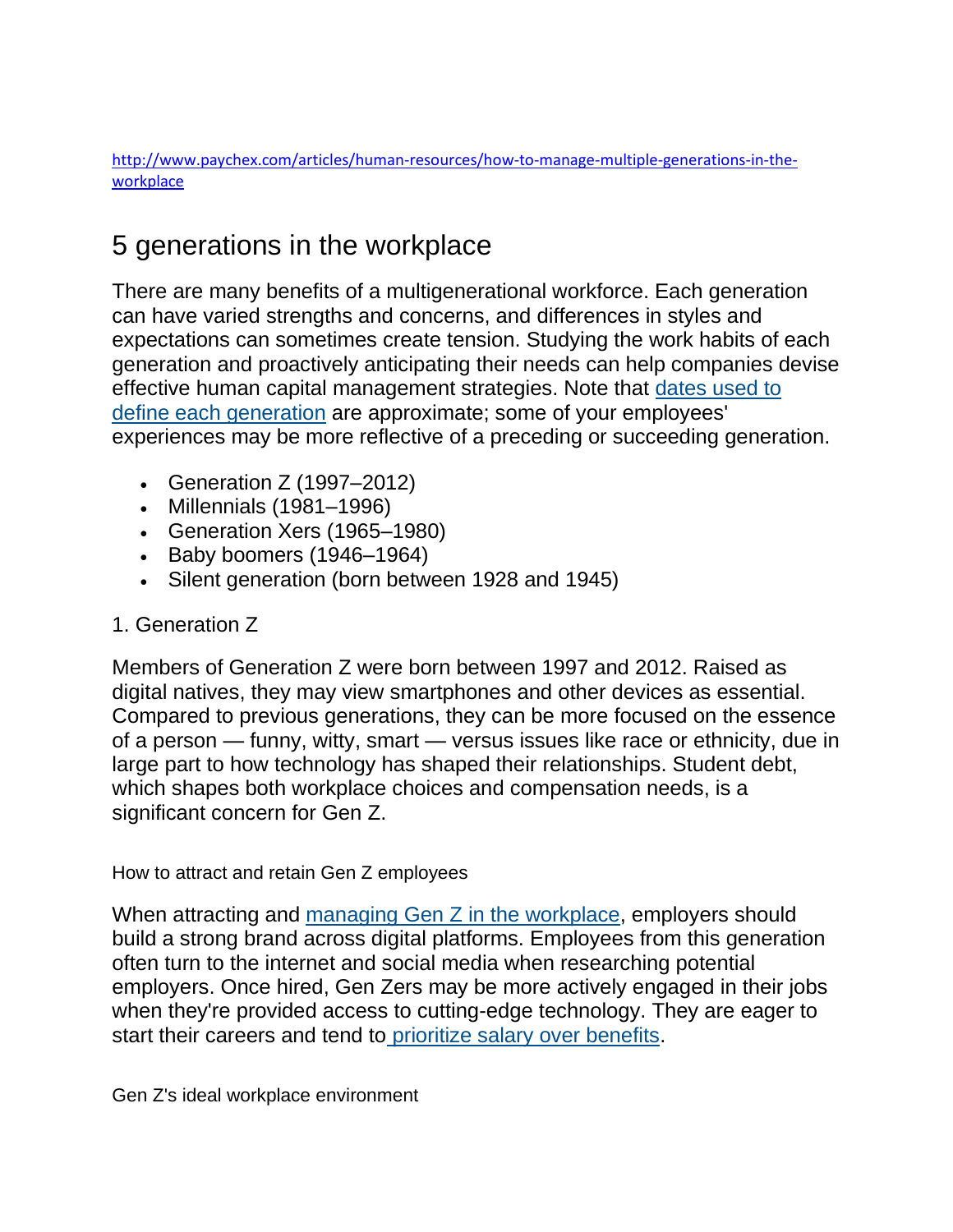After watching their parents deal with the effects of the 2007–2008 financial crisis, job security is a priority for Generation Z. They look for somewhat stable opportunities, and they intend to stay with the same company for two to four years before making a move. While at work, they may prefer some flexibility in the way they accomplish tasks and the opportunity to add input on process improvements. They may also prefer flexible work hours and will seek out environments that prioritize social responsibility and diversity.

# How a Gen Z employee wants to be managed

Gen Zers want to participate in highly collaborative management relationships. These young employees look to management to establish a strong overall mission and set an example to help them learn and grow. When developing management policies for this generation, companies should focus on attracting the right talent, investing in their development, and creating mentoring, coaching, and learning opportunities with senior staff.

# Employee benefits Gen Zers want

Workplace flexibility is the most sought-after benefit for employees in this age group — more than health care or training and development. Other benefits priorities include:

- Assistance with student debt
- Competitive salaries
- Financial incentives (raises after completing a project)
- Tuition reimbursement
- Formal training opportunities

# 2. Millennials

The largest generation in the current workforce, Millennials were born between 1981 and 1996. Many started working during a recession, which has greatly affected how they view their long-term careers. They grew up as the internet revolutionized society, and they're more comfortable communicating digitally than previous generations. More than [9 out of 10 Millennials](https://www.pewresearch.org/fact-tank/2019/09/09/us-generations-technology-use/) own smartphones, and they tend to adopt new social media platforms more quickly than older generations. In the workplace, members of this generation may prefer to send instant messages, email, or texts rather than walk across the room to chat with someone, if only for efficiency purposes.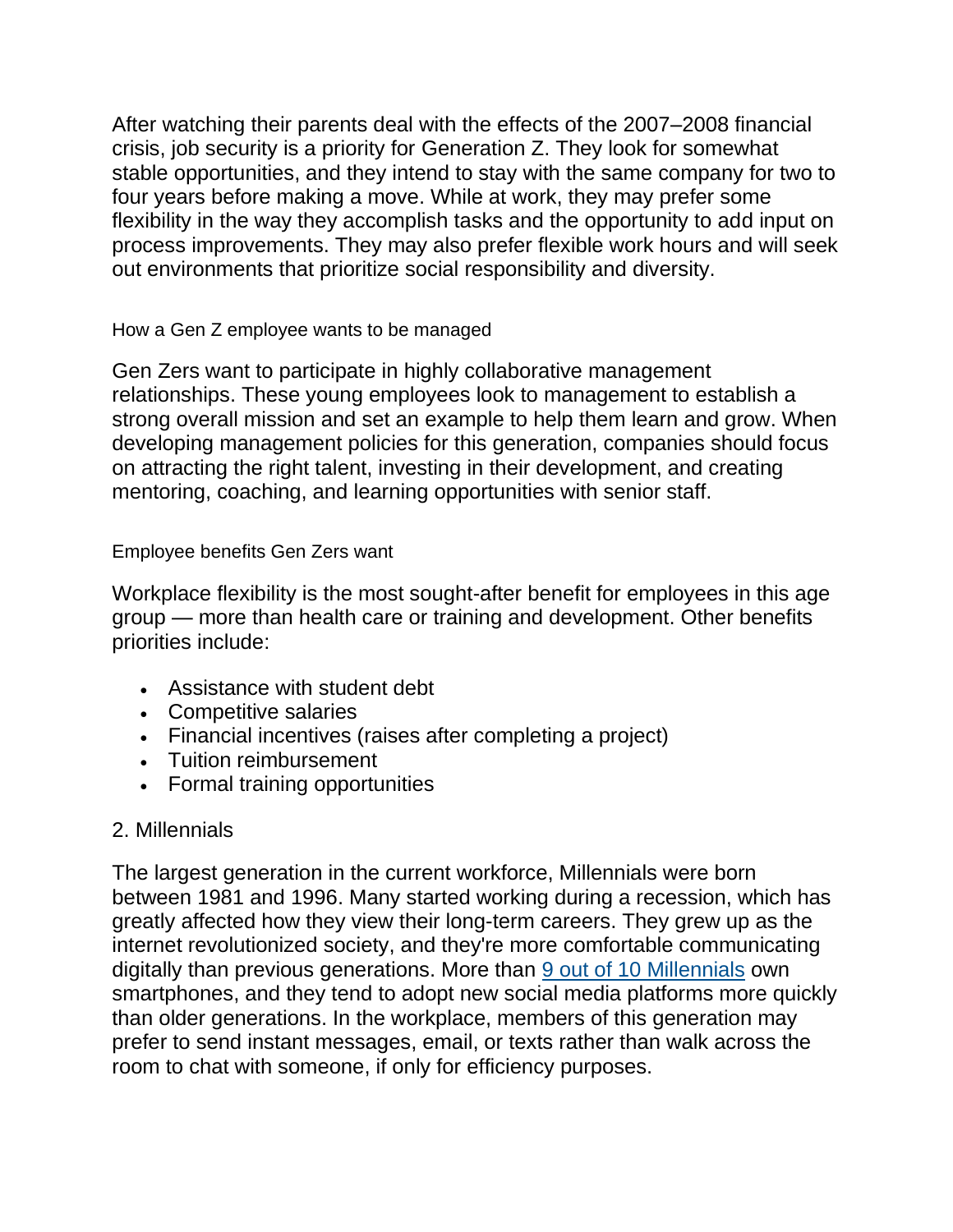How to attract and retain Millennials

Millennial job candidates may often expect a technology-driven application process, including mobile-optimized applicant tracking systems, applications that integrate with LinkedIn, and learning about career opportunities through social recruiting. Retention efforts should focus on building a skill-structured training program that addresses their desire for leadership training, skills development, and career progression.

#### Millennials' ideal workplace environment

When creating a workplace where Millennials will flourish, companies should lean into the desire for deeper purpose. Help them understand your company's mission and how it helps make people's lives, industries, or the world at large a better place. Allow them to work remotely if their job responsibilities can be completed outside the office.

How a Millennial employee wants to be managed

Millennials care about performance quality and judge their managers by the content of their work. They, in turn, want to be judged not for their hours in the office, but for their results. When communicating about work with Millennials, it's best for managers to take a transparent and honest approach, making sure to invite questions from employees.

#### Employee benefits Millennials want

Millennials value career development opportunities as well as benefits that prioritize a work/life balance. Some examples include:

- Career development programs
- Monetary gifts
- Opportunities to give back
- On-site daycare
- Mortgage services

# 3. Generation X

Squeezed between the baby boomers and Millennials, Gen Xers were shaped by the evolution of personal computers. This generation, born between 1965 and 1980, is generally more educated than previous generations. Viewed as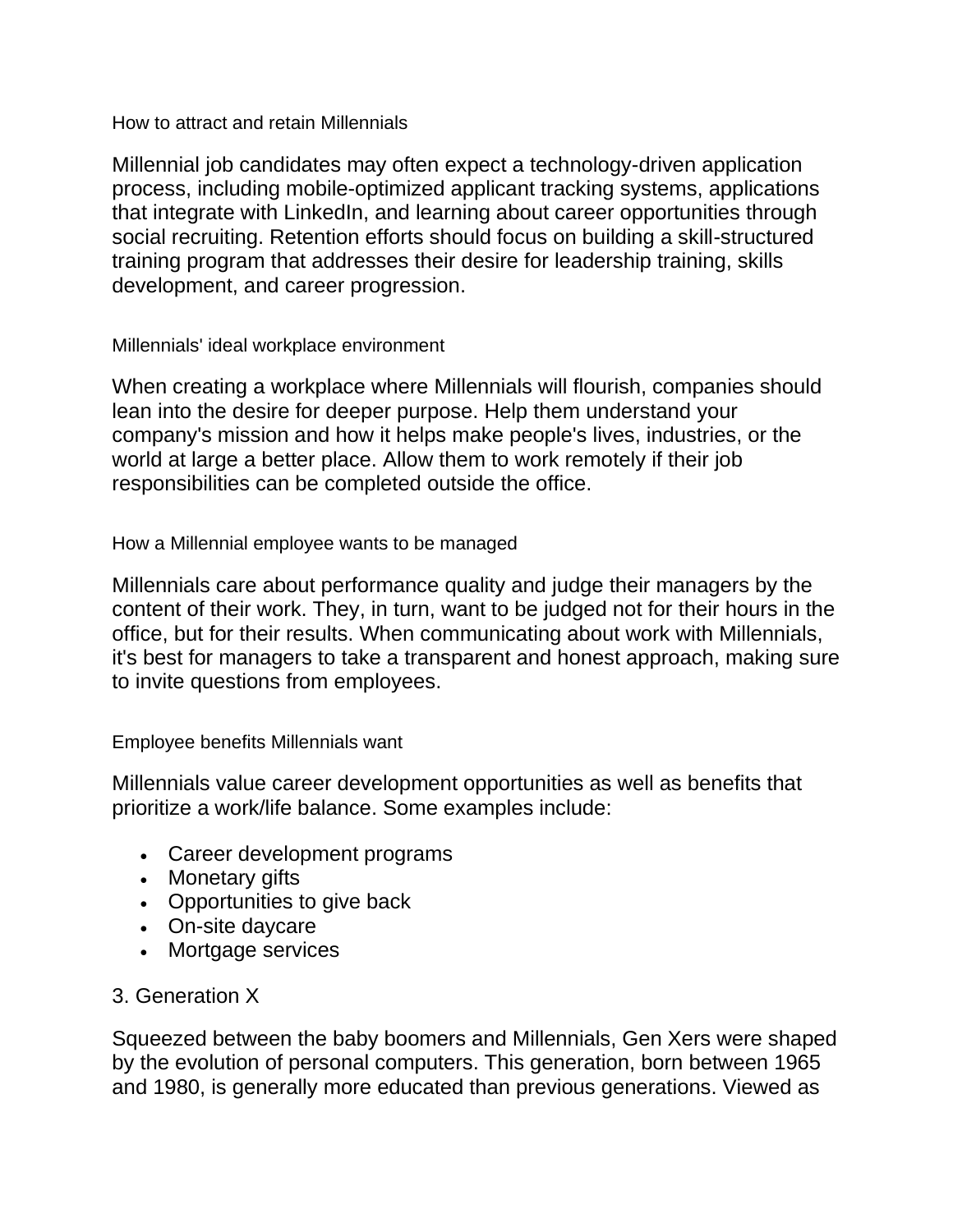self-reliant and hardworking, Gen Xers are often viewed as fiscally responsible.

How to attract and retain Gen X employees

Gen Xers are comfortable using technology and online recruitment and hiring tools, but they're also comfortable with face-to-face interactions.

Gen X's ideal workplace environment

While at work, members of this generation may prefer an environment with a more individual emphasis. They may prefer flexibility to manage their workload as well as greater physical and psychological space.

How a Gen X employee wants to be managed

Gen Xers typically prefer less supervision and greater autonomy when it comes to completing job responsibilities. They can be comfortable using various forms of communication, both online and in person. Gen Xers are well into their careers and have experience that should be valued by managers. Members of this generation may have also settled into family life and desire a more flexible schedule that allows them to achieve a healthy work/life balance.

#### Employee benefits Gen Xers want

Gen Xers raising their families may be particularly concerned with healthcare coverage, flexible workforce arrangements, on-site day care, and other perks that support a work/life balance. Additionally, this generation appreciates monetary benefits such as:

- Monetary gifts
- Stock options
- Gift cards
- Tuition reimbursement
- Mortgage services

# 4. Baby boomers

Born after World War II, through 1964, baby boomers have long been known for their strong work ethic and goal-centric tendencies. They tend to be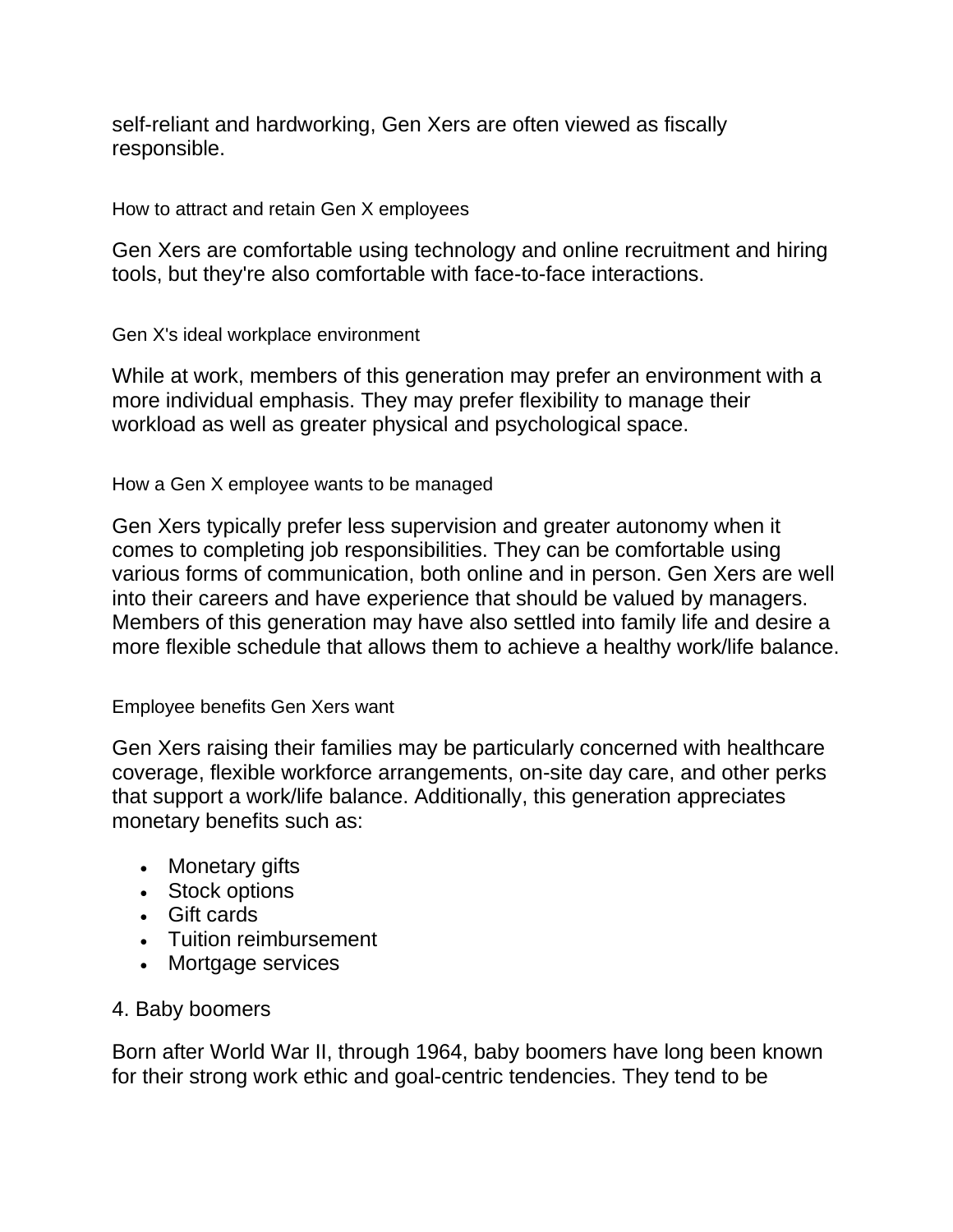hardworking and value face-to-face interaction. They didn't grow up using computers, although they will use technology for job-related functions.

#### How to attract and retain baby boomers

Older employees may be more comfortable with traditional recruiting processes that include creating formal resumes and holding face-to-face interviews. They may be more likely to find jobs through advertisements, word of mouth, and referrals. Retention strategies that work well for this generation focus on recognizing them for achievements through public ceremonies or other awards they can share with family, friends, and coworkers.

#### Baby boomers' ideal workplace environment

Baby boomers aren't usually looking to job-hop, so job security is appealing to them. They may appreciate a more formalized, structured environment than younger generations would. Growing up without digital communication means they're more amenable to interaction in group meetings.

#### How a baby boomer employee wants to be managed

Baby boomers are often hardworking and want to be recognized for their skills. They are often a great source of knowledge about their industry and appreciate the chance to share their expertise. Managers should look to leverage their skills and encourage them to mentor younger employees.

#### Employee benefits baby boomers want

As many members of this generation are nearing retirement, they appreciate flexible work policies. Many experienced staff members will consider staying on the job longer if they're offered reduced schedules, the option of working from home, or alternate hours. Health care and retirement benefits, including a 401(k) match, are also highly desired.

#### 5. Silent generation

The oldest generation currently in the workforce is the silent generation, born between 1928 and 1945. They grew up without today's technology and many other modern conveniences younger generations take for granted. Many members of this generation have overcome adverse economic conditions in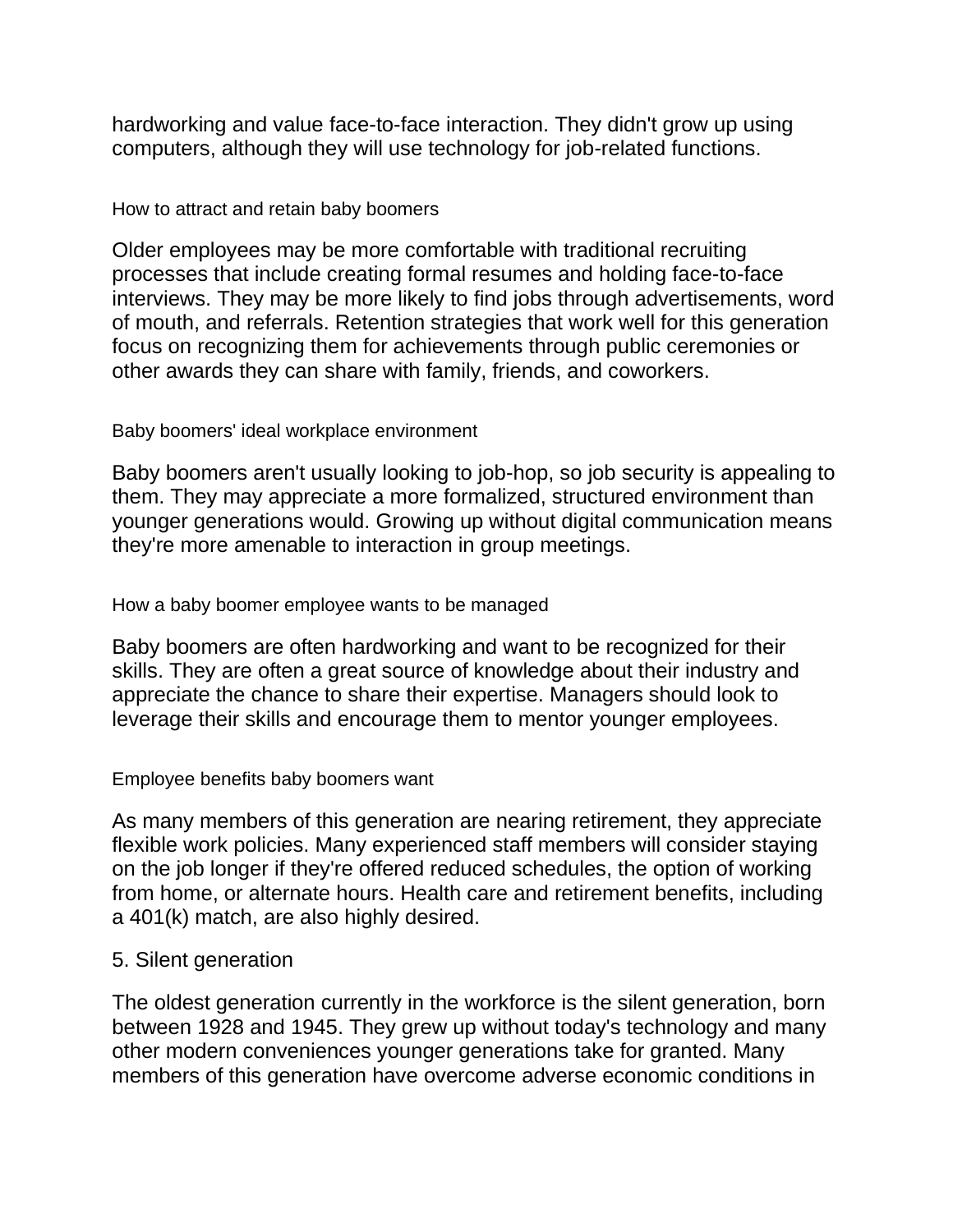their lifetimes and thus have established diligent financial habits. They're hard workers with strong core values.

How to attract and retain the silent generation

Stressing fundamentals can help companies attract and retain employees from this generation. They want to feel as though they're paid fairly for a job well done.

The silent generation's ideal workplace environment

Although members of this generation appreciate the advanced technology used today, they may not be as familiar with it or comfortable using it. Providing offline options to complete tasks can help create a positive work environment for older employees. Like the baby-boom generation, they value personal interactions and can be effective when given the opportunity to meet face-to-face.

How a silent generation employee wants to be managed

In-person discussions with these employees can help clarify goals and allow managers to provide feedback. Encouraging them to share their knowledge and expertise can benefit the entire workforce.

Employee benefits the silent generation wants

As tenured employees, silent generation employees may be focused on healthcare and retirement benefits. They may be working to build up a pension from long-term employment. They may also appreciate flexible work policies, including paid time off, as they transition to full retirement.

# How to bridge generational gaps in your workplace

Today's multigenerational workforce offers significant benefits to employers in terms of a range of experience and creative problem-solving skills. Tailoring an office space to accommodate the characteristics of different generations in the workplace can help ensure that everyone is able to reach their potential. When dealing with a multigenerational workforce, it's important to be sensitive to the various work styles and communicate through a variety of channels. Younger employees may prefer to receive information digitally, while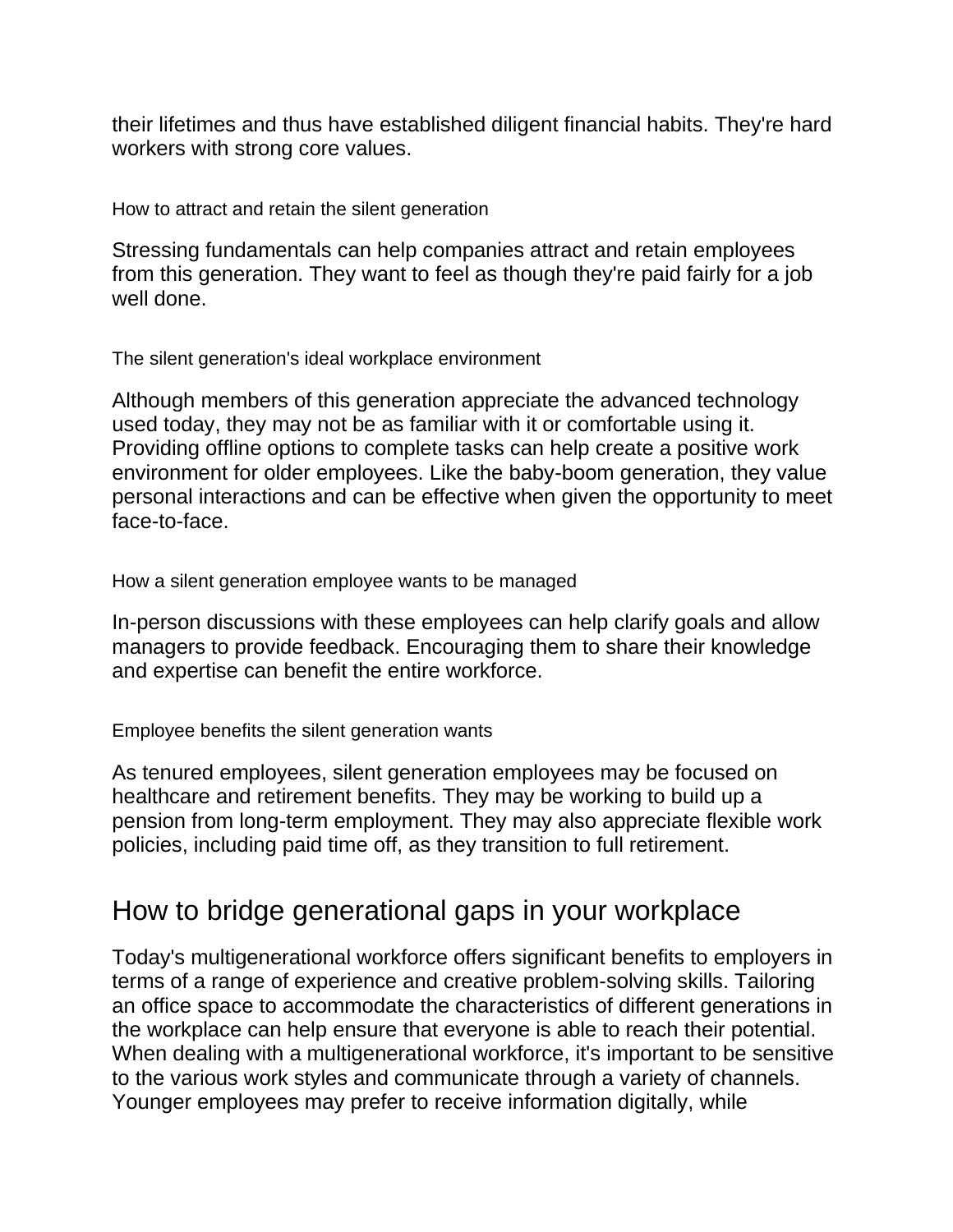employees from earlier generations may be accustomed to printed materials and having more immediate access to management to answer their questions. Recruitment and retention strategies should be established across a variety of channels, and employees should be offered a range of benefits choices.

Incorporate senior staff's knowledge into training

Aim to leverage the knowledge of senior staff members and older generations to help train and lead younger generations in the workforce. This can be accomplished by developing mentoring and coaching programs to pass down information and best practices. Encouraging informal mentoring while on the job can also be rewarding for both experienced and less-experienced employees.

Understand which employee benefits to offer different generations

Employees in different phases of their lives may be focused on different areas of their compensation and benefits packages. Younger employees may be focused on salary, tuition reimbursement, and formal training opportunities. Employees with young families may be particularly concerned with healthcare coverage, flexible workforce arrangements, and work/life balance. Tenured employees may be focused on healthcare and retirement benefits. These are generalizations, but they underscore the reality that different issues may be priorities at different stages of life.

Companies can respond in three ways. The first is being aware of the need for a range of different benefits to accommodate employees' changing and evolving priorities. The second is understanding the need to potentially highlight benefits to prospective employees at different stages. And the final step is to think about whether branded communications may be appropriate around certain benefits. For example, some retirement plans have specific communications collateral aimed at recent graduates and college hires that highlights the benefits of starting to save for retirement early. Other vendors may provide helpful guidance to employees approaching retirement on how to handle withdrawals from their accounts.

Use employee demographics to guide benefits investments

One strategy for managing multiple generations in the workplace is customizing benefits offerings to core demographics. As previously noted, there can be generational differences in employee benefits. For example, would an on-site daycare facility offer value to your staff? Is tuition assistance or access to mortgage services relevant for your employees? Think about who